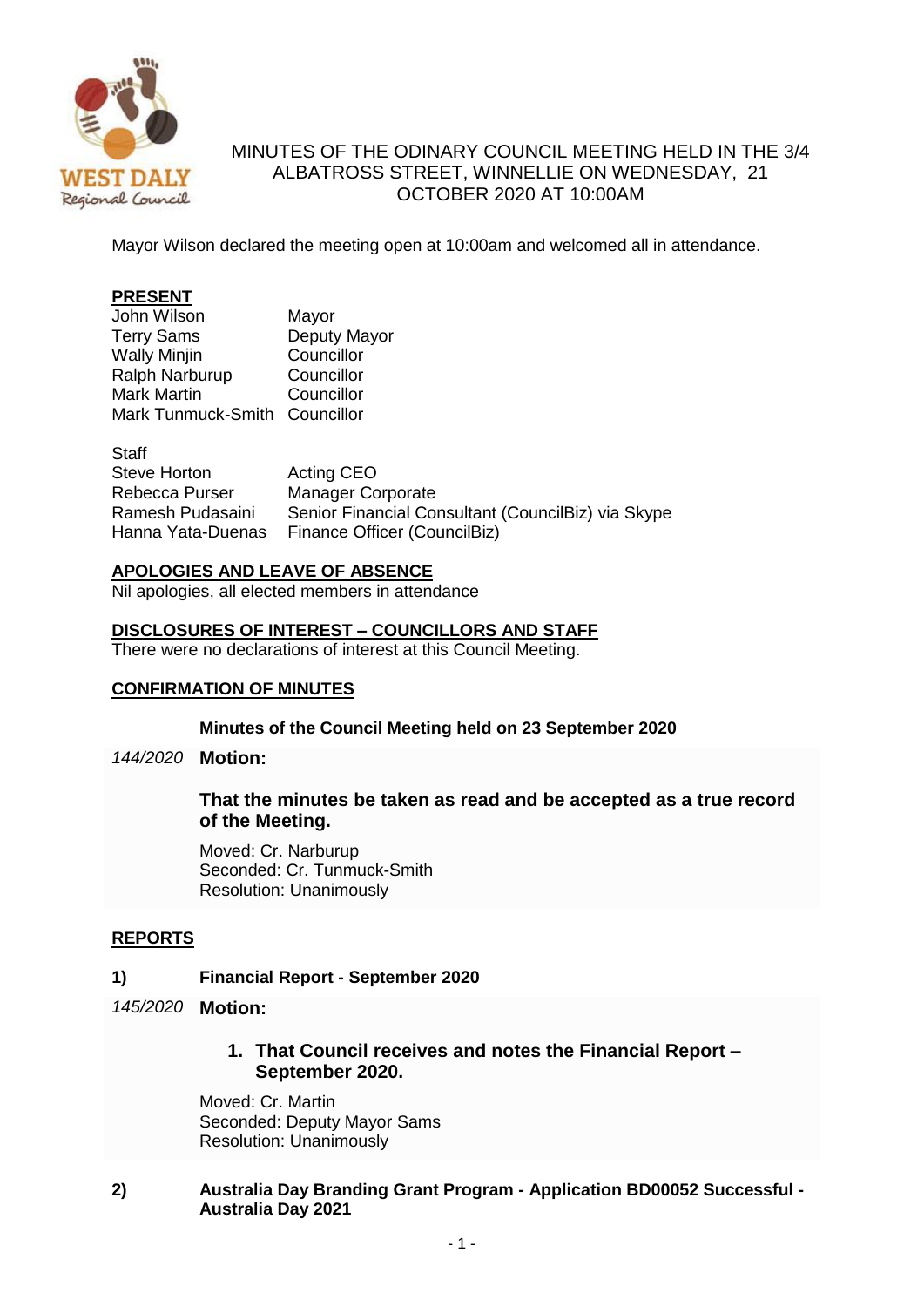## **1. That Council accepts the grant funding for Australia Day 2021 Promotion and Branding from National Australia Day Council.**

Moved: Deputy Mayor Sams Seconded: Cr. Martin Resolution: Unanimously

### **3) 2020-21 Public Library Funding**

## *147/2020* **Motion:**

# **1. That Council approves and accepts the 2020-21 Public Library Funding from the Department of Tourism and Culture.**

Moved: Deputy Mayor Sams Seconded: Cr. Martin Resolution: Unanimously

### **4) Remote Passenger Transport Programme Grant - Wadeye Community Bus Service**

## *148/2020* **Motion:**

**1. That Council accepts the Remote Passenger Transport Programme Grant Funding and approves the use of the common seal on the funding agreement from the Department of Infrastructure, Planning and Logistics.**

Moved: Cr. Tunmuck-Smith Seconded: Cr. Narburup Resolution: Unanimously

## **LATE REPORTS**

- **7) Section 19 Lease and AASB 16**
- *149/2020* **Motion:**
	- **1. That Council receives and notes the report on AASB 16 and section 19 and its implication on financial statement 2019/20.**

Moved: Deputy Mayor Sams Seconded: Cr. Tunmuck-Smith Resolution: Unanimously

### **GENERAL BUSINESS**

Nil

## **DECISION TO MOVE TO CLOSED SESSION**

Mayor Wilson closed the meeting to the public at 11:15am.

### **RECOMMENDATION:**

Members of the press and public be excluded from the meeting of the Closed Session and access to the correspondence and reports relating to the items considered during the course